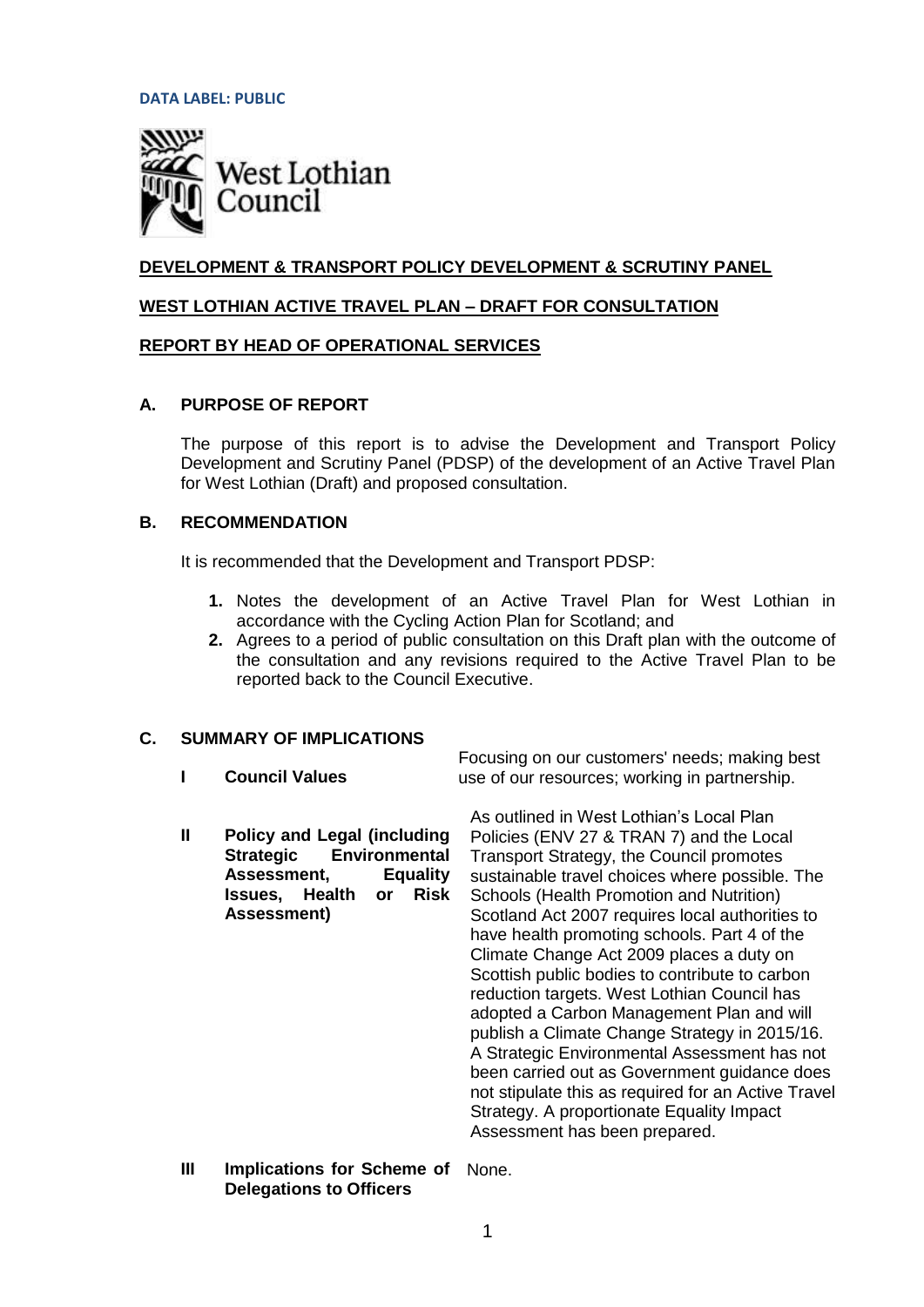| IV   | Impact on performance and<br>performance Indicators                 | Delivery of sustainable transport projects and<br>policies have a positive, direct impact on the<br>West Lothian SOA indicators as follows: Tonnes<br>of CO2 emissions per capita for the West<br>Lothian district, number of people killed or<br>seriously injured in road accidents, visitor<br>numbers at attractions, % of Citizen Panel<br>members who engage in physical activity 5 or<br>more times per week, % of Citizen Panel<br>members who walk or cycle to work% of primary<br>school children travelling actively to school, % of<br>adults making one or more visits to the outdoors<br>per week. Active travel choices indirectly support<br>a number of other SOA indicators such as % of<br>residents stating they are satisfied with their<br>neighbourhood, % of people gaining access to<br>work, training and education. |
|------|---------------------------------------------------------------------|------------------------------------------------------------------------------------------------------------------------------------------------------------------------------------------------------------------------------------------------------------------------------------------------------------------------------------------------------------------------------------------------------------------------------------------------------------------------------------------------------------------------------------------------------------------------------------------------------------------------------------------------------------------------------------------------------------------------------------------------------------------------------------------------------------------------------------------------|
| V    | <b>Relevance</b><br><b>Single</b><br>to<br><b>Outcome Agreement</b> | Outcome 2: We are better educated and have<br>access to increased and better quality learning<br>and employment opportunities.                                                                                                                                                                                                                                                                                                                                                                                                                                                                                                                                                                                                                                                                                                                 |
|      |                                                                     | Outcome 3: Our economy is diverse and<br>dynamic, and West Lothian is an attractive place<br>for doing business.                                                                                                                                                                                                                                                                                                                                                                                                                                                                                                                                                                                                                                                                                                                               |
|      |                                                                     | Outcome 4: We live in resilient, cohesive and<br>safe communities.                                                                                                                                                                                                                                                                                                                                                                                                                                                                                                                                                                                                                                                                                                                                                                             |
|      |                                                                     | Outcome 7: We live longer, healthier lives and<br>have reduced health inequalities.                                                                                                                                                                                                                                                                                                                                                                                                                                                                                                                                                                                                                                                                                                                                                            |
|      |                                                                     | Outcome 8: We make the most efficient and<br>effective use of resources by minimising our<br>impact on the built and natural environment.                                                                                                                                                                                                                                                                                                                                                                                                                                                                                                                                                                                                                                                                                                      |
| VI   | Resources - (Financial,<br><b>Staffing and Property)</b>            | Funding to advance the aims of the Active<br>Travel Plan historically comes from a variety of<br>sources as detailed in the Draft plan. These<br>include council budgets from multiple services,<br>external funding sources such as NHS Lothian,<br>Sustrans' Community Links programme and<br>Cycling Scotland; and developer contributions. It<br>is the intention of this Plan to provide a<br>consistent<br>framework for existing<br>funding<br>allocations and to support external funding<br>applications in particular. Any proposed projects<br>would follow the Council's agreed approach to<br>Asset Management and would require approval<br>via the agreed process.                                                                                                                                                              |
| VII  | <b>Consideration at PDSP</b>                                        | This is the first time this report has been<br>considered by the Panel.                                                                                                                                                                                                                                                                                                                                                                                                                                                                                                                                                                                                                                                                                                                                                                        |
| VIII | <b>Other consultations</b>                                          | During the development of the Draft Active<br>Travel<br>Plan,<br>internal<br>consultation<br>was<br>undertaken across the Council as detailed within<br>$\overline{2}$                                                                                                                                                                                                                                                                                                                                                                                                                                                                                                                                                                                                                                                                         |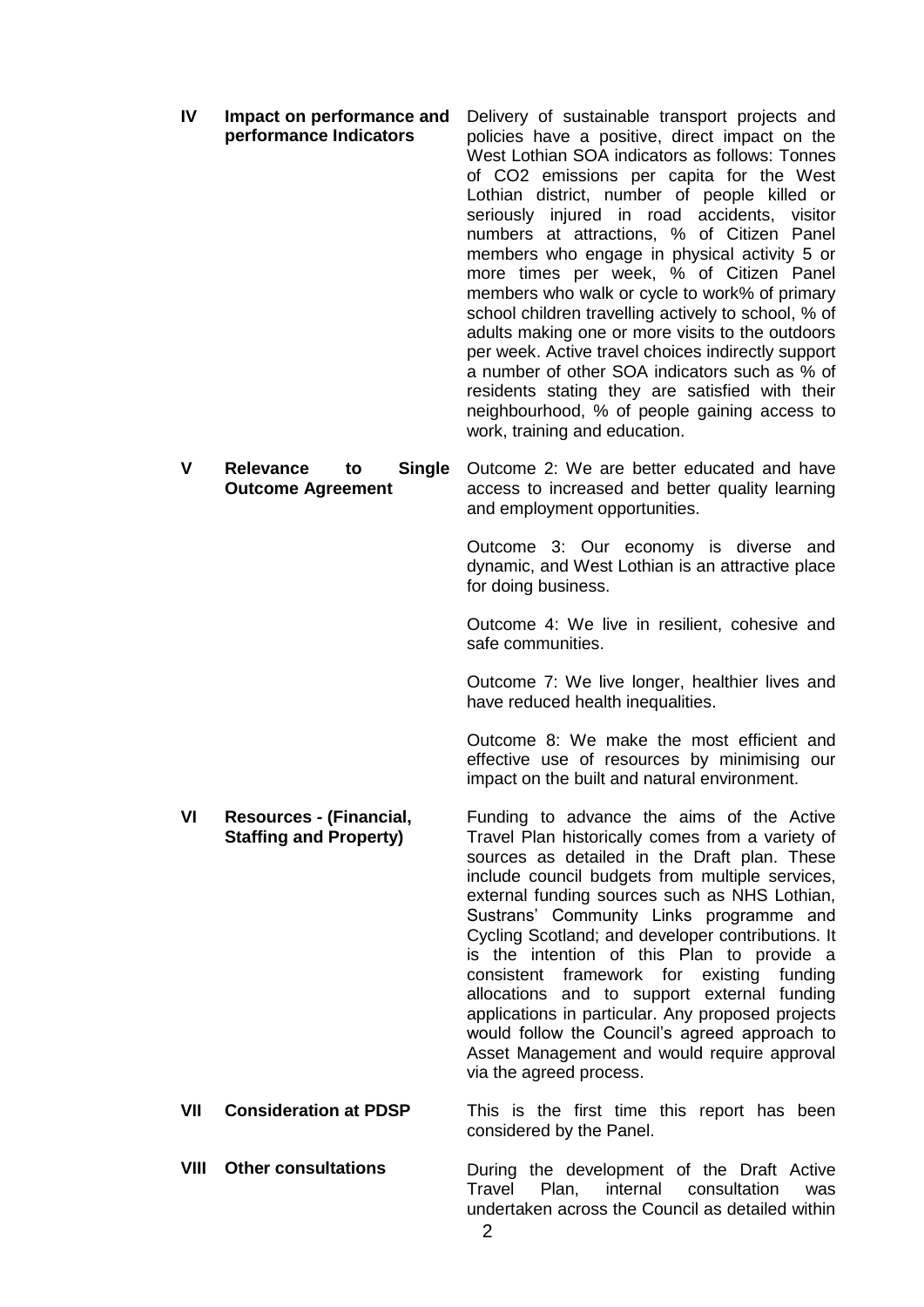the report. Internal consultation has also been carried out with Finance and Estates. In addition, some engagement was carried out with the public via an online survey, and stakeholder engagement was carried out through individual meetings and workshops.

# **D. TERMS OF REPORT**

#### **D.1 Background and the need for an Active Travel Plan**

Transport Scotland's Cycling Action Plan for Scotland (CAPS) 2013, has set a target for 2020, whereby 10% of all trips are made by cycling. To achieve this target, they have developed 19 Actions which require the support of organisations across Scotland, including local authorities. One such Action (Action number 2) relates to the development of a strategic approach to supporting functional, everyday cycling and active travel generally in each local authority area by March 2015. This Draft Active Travel Plan fulfils this CAPS requirement for West Lothian.

Active travel is defined as making journeys by walking, cycling and scooting. It can also include horse-riding (and even running and non-motorised water-based transport.) It is an approach to travel and transport that focuses on physical activity as opposed to motorised means.

The existence of a strategic approach to active travel is also a new criteria within the SUSTRANS "Community Links" funding programme for 2015/16 applications and the council has been successful in obtaining large grants from this programme in previous years.

To further support the West Lothian Local Plan (2009), the emerging West Lothian Local Development Plan, and to maximise opportunities for developer contributions for active travel infrastructure, it is important to provide a strategic approach to the development of an Active Travel network in West Lothian. This draft Active Travel Plan, and associated Active Travel Network Plans for settlements, will provide a clear plan for incremental infrastructure enhancements associated with development.

The draft Active Travel Plan also provides a clear framework for cross-departmental working within the council, and partnership working with external organisations such as Transport Scotland, SEStran and Sustrans. Active travel is a cross-cutting issue, and offers benefits across a range of policy areas including health improvement, economic development and environmental sustainability. The Plan provides clear direction on this issue, and highlights opportunities for partnership working to ensure common benefits are realised.

Finally, the Active Travel Plan provides a business case for investment in active travel, and as such, will support funding applications for revenue and capital programmes. In a time of local authority budget restraint, it is increasingly important that the council targets external funding sources effectively, and this Plan provides a rationale and framework for funding bids to improve infrastructure and other related Active Travel initiatives across West Lothian.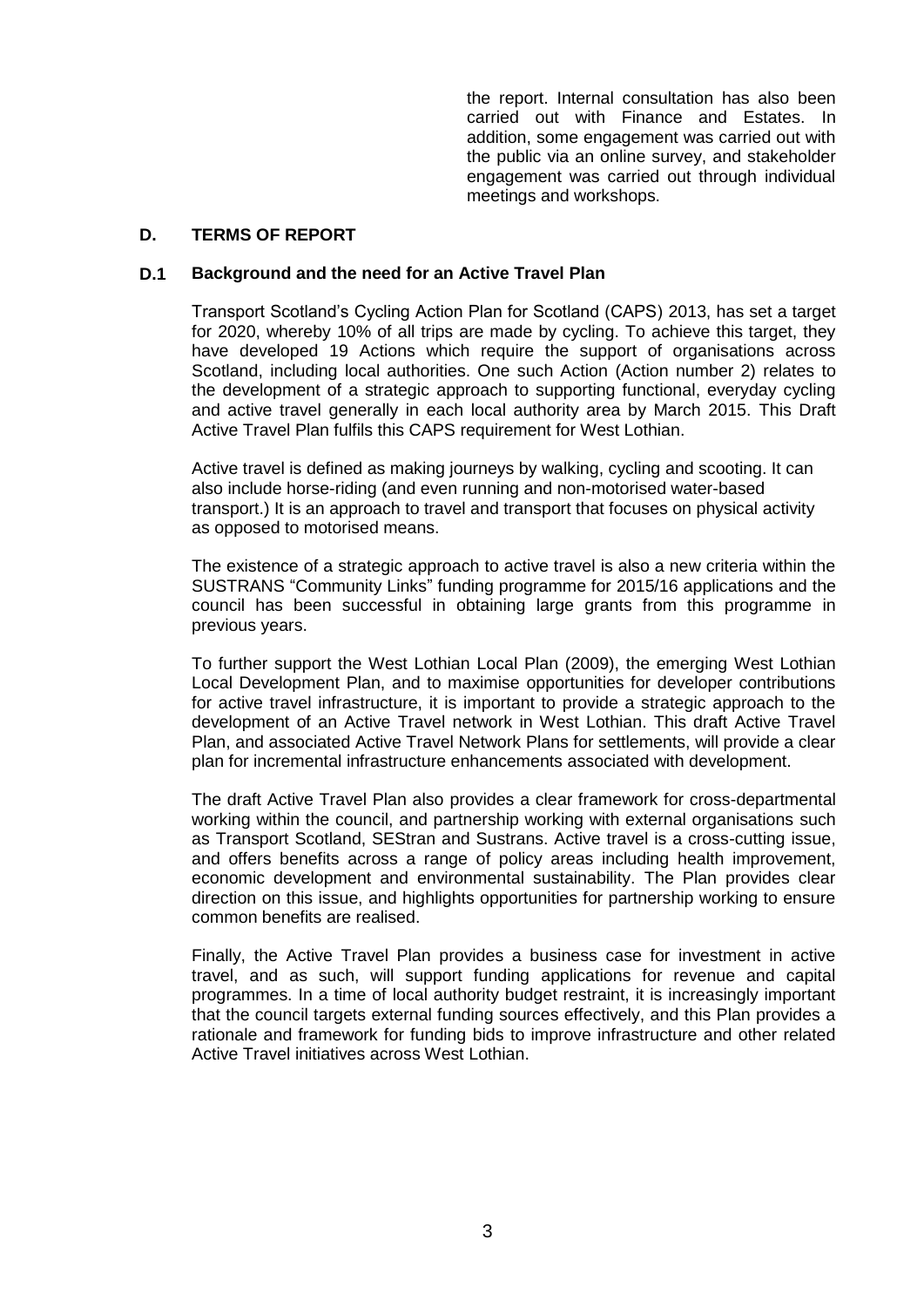# **D.2 Engagement on the Active Travel Plan and issues raised**

To inform the development of the draft Active Travel Plan, some informal engagement was carried out with stakeholders and members of the public. This focused on fact-finding, and gathering views and perceptions on the most important barriers to more active travel choices in people's everyday lives in West Lothian.

All Community Councils, Community Development Trusts and selected community and interest groups with a potential interest in active travel in West Lothian were contacted in late 2014 / early 2015. Some invited the Transport Policy Officer to their meetings to discuss their issues, whilst others chose to attend some bespoke workshops arranged by the Council in early 2015. Some offered written input.

In addition, a short questionnaire was developed and promoted to the Community Planning Partnership, Community Councils, Community Development Trusts, community organisations as well as the general public via the Council's website and media outlets. This survey ran for approximately 6 weeks, and encouragingly received 150 responses.

A strategic active travel audit of the Broxburn, Winchburgh and Uphall Station rail station area was commissioned by the council using external funding in early 2015. This audit looked at routes in and around this geographical area, at the heart of which lies an Air Quality Management Area in Broxburn. Findings from this strategic audit have been taken on board within the Active Travel Plan and will inform a future Active Travel Network Plan for the Broxburn, Winchburgh and Uphall area.

An Officer workshop for a wide range of council Services was held in January 2015. This workshop aimed to establish the progress already being made on active travel across multiple Service areas in the council, as well as identifying opportunities to work together on issues of common concern and mutual benefit.

Many issues were raised during the course of this engagement process. Key issues included:

- The need for adequate infrastructure to support walking, cycling and scooting. This includes paths for cycling and walking, cycle parking, in-workplace facilities for showering and changing, lighting and signage, and safer roads for active travel;
- The need to promote existing infrastructure, and provide adequate information on existing routes, services and projects. Signage on routes is included within the aspect of promotion of infrastructure; and
- The need to maintain existing infrastructure, to ensure routes are easy to use and to support perceptions of personal security.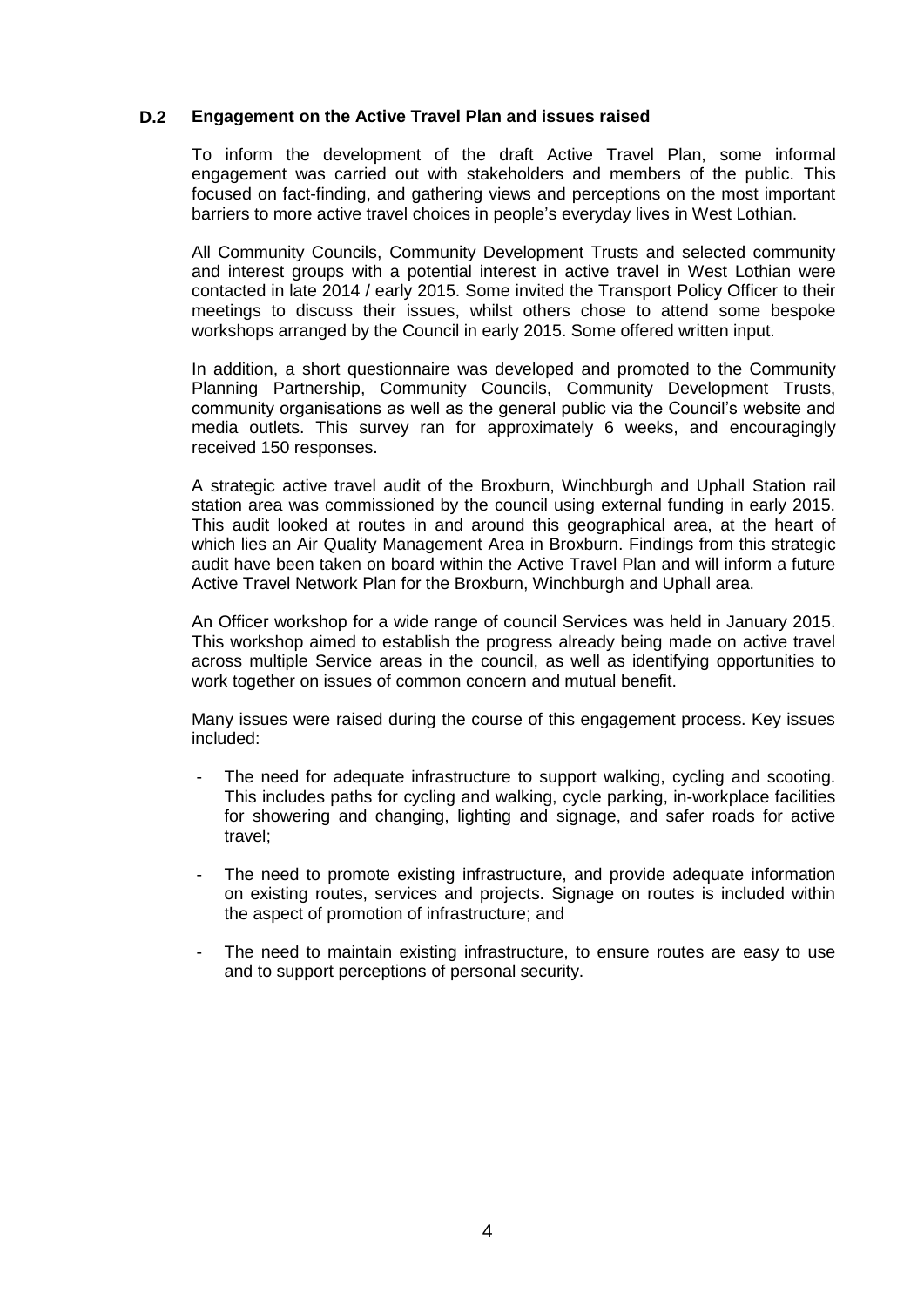# **D.3 The Draft West Lothian Active Travel Plan content**

The draft Active Travel Plan has been developed in response to Active Travel Strategy Guidance provided by Sustrans and Transport Scotland in 2014. This guidance recommends that such a Plan or Strategy should contain:

- 1) An Action Plan;
- 2) Walking and cycling infrastructure including a local cycle network plan;
- 3) Behaviour change, promotional and training activities; and
- 4) A monitoring plan.

The Draft Active Travel Plan for West Lothian contains the following elements:

- Background and context on the contribution of active travel in multiple policy areas.
- A vision and objectives for the Active Travel Plan, and a proposing monitoring structure.
- Feedback from the engagement process with stakeholders and the public which has informed the development of the Plan.
- Quantitative evidence on factors influencing potential demand for active travel.
- Action plans to develop and maintain active travel infrastructure, and to promote behaviour change.
- A spatial network analysis with a view to producing more detailed local area Active Travel Network Plans in 2015 and 2016.

# **D.4 Status of the Draft Active Travel Plan**

The Active Travel Plan, once approved and published, will be part of the council's suite of policy documents on sustainable transport. It will be linked to the Local Transport Strategy, and will be a supporting document to the West Lothian Local Development Plan (LDP). Consideration will be given to adopting the Active Travel Plan and associated local area Active Travel Network Plans as Supplementary Guidance for the LDP in due course.

The document also has strong links to:

- The emerging Active West Lothian Strategy;
- The emerging Climate Change Strategy and updated Carbon Management Plan;
- The Green Network technical report prepared as part of the LDP Main Issues Report; and
- The emerging Open Space Strategy following review of the 2010 Interim Report.